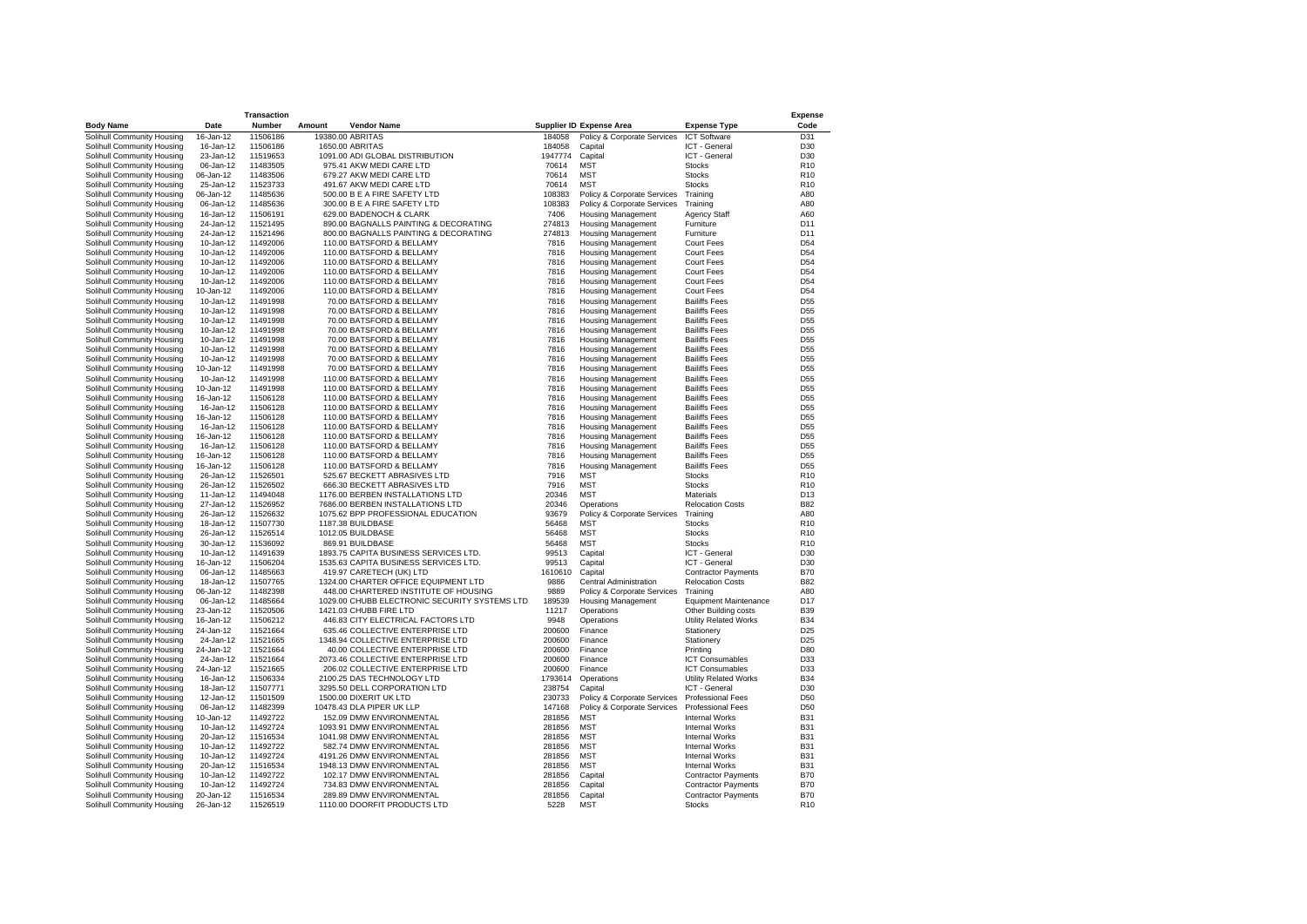| Solihull Community Housing | 30-Jan-12 | 11536115 | 582.50 DOORFIT PRODUCTS LTD                     | 5228    | <b>MST</b>                  | <b>Stocks</b>                   | R <sub>10</sub> |
|----------------------------|-----------|----------|-------------------------------------------------|---------|-----------------------------|---------------------------------|-----------------|
|                            |           |          |                                                 |         |                             |                                 |                 |
| Solihull Community Housing | 18-Jan-12 | 11507764 | 561.84 DR GAIL YOUNG                            | 221701  | <b>Housing Management</b>   | <b>Tenant Medicals</b>          | D63             |
| Solihull Community Housing | 30-Jan-12 | 11535514 | 420.08 DRAINTECH SERVICES (MIDLANDS) LTD        | 338596  | <b>MST</b>                  | Other Building costs            | <b>B39</b>      |
| Solihull Community Housing | 30-Jan-12 | 11535517 | 852.31 DRAINTECH SERVICES (MIDLANDS) LTD        | 338596  | <b>MST</b>                  | Other Works                     | <b>B32</b>      |
|                            |           |          |                                                 |         |                             |                                 |                 |
| Solihull Community Housing | 30-Jan-12 | 11535522 | 1525.62 DRAINTECH SERVICES (MIDLANDS) LTD       | 338596  | <b>MST</b>                  | <b>Other Works</b>              | <b>B32</b>      |
| Solihull Community Housing | 25-Jan-12 | 11523704 | 600.00 ECLIPSE ACCESS SOLUTIONS LTD             | 141696  | Capital                     | <b>Contractor Payments</b>      | <b>B70</b>      |
| Solihull Community Housing | 26-Jan-12 | 11527608 | 2074.00 ECLIPSE ACCESS SOLUTIONS LTD            | 141696  | Capital                     | <b>Contractor Payments</b>      | <b>B70</b>      |
|                            |           |          |                                                 |         |                             |                                 |                 |
| Solihull Community Housing | 26-Jan-12 | 11527609 | 1145.00 ECLIPSE ACCESS SOLUTIONS LTD            | 141696  | Capital                     | <b>Contractor Payments</b>      | <b>B70</b>      |
| Solihull Community Housing | 10-Jan-12 | 11492730 | 422.40 EDEN BROWN RECRUITMENT LTD               | 5333    | <b>MST</b>                  | Agency Staff                    | A60             |
| Solihull Community Housing | 10-Jan-12 | 11492740 | 488.40 EDEN BROWN RECRUITMENT LTD               | 5333    | <b>MST</b>                  | Agency Staff                    | A60             |
|                            |           |          |                                                 |         |                             |                                 |                 |
| Solihull Community Housing | 24-Jan-12 | 11521499 | 485.10 EDEN BROWN RECRUITMENT LTD               | 5333    | <b>MST</b>                  | Agency Staff                    | A60             |
| Solihull Community Housing | 10-Jan-12 | 11492181 | 1972.79 EDF ENERGY 1 LTD                        | 135472  | <b>Housing Management</b>   | Electricity                     | <b>B11</b>      |
| Solihull Community Housing | 30-Jan-12 | 11535579 | 708.00 ELMDON COURT MANAGEMENT CO               | 5381    | <b>Housing Management</b>   | Rents                           | <b>B22</b>      |
|                            |           |          |                                                 |         |                             |                                 |                 |
| Solihull Community Housing | 16-Jan-12 | 11506366 | 6379.88 ENTERPRISE MANAGED SERVICES LTD         | 206418  | <b>MST</b>                  | <b>Waste Disposal</b>           | E20             |
| Solihull Community Housing | 20-Jan-12 | 11516536 | 3691.59 EXPRESS LIFT ALLIANCE                   | 281698  | Capital                     | <b>Contractor Payments</b>      | <b>B70</b>      |
| Solihull Community Housing | 23-Jan-12 | 11519504 | 575.00 FERNDOWN ESTATES                         | 195079  | <b>Balance Sheet</b>        | Provision For Homelessness      | U20             |
|                            |           |          |                                                 |         |                             |                                 |                 |
| Solihull Community Housing | 05-Jan-12 | 11482603 | 30.00 FURNDEX DISCOUNT FURNITURE                | 109970  | <b>Housing Management</b>   | Fixtures & Fittings             | <b>B91</b>      |
| Solihull Community Housing | 05-Jan-12 | 11482603 | 744.99 FURNDEX DISCOUNT FURNITURE               | 109970  | <b>Housing Management</b>   | Fixtures & Fittings             | <b>B91</b>      |
| Solihull Community Housing | 03-Jan-12 | 11476614 | 525.00 GRANGE REMOVAL CO LTD                    | 5676    | Central Administration      | <b>Relocation Costs</b>         | <b>B82</b>      |
|                            |           |          |                                                 |         |                             |                                 |                 |
| Solihull Community Housing | 20-Jan-12 | 11516562 | 525.00 GRANGE REMOVAL CO LTD                    | 5676    | Central Administration      | <b>Relocation Costs</b>         | <b>B82</b>      |
| Solihull Community Housing | 19-Jan-12 | 11512564 | 1860.00 HANDICARE ACCESSIBILITY LTD             | 277953  | Capital                     | <b>Contractor Payments</b>      | <b>B70</b>      |
| Solihull Community Housing | 19-Jan-12 | 11512565 | 4155.00 HANDICARE ACCESSIBILITY LTD             | 277953  | Capital                     | <b>Contractor Payments</b>      | <b>B70</b>      |
|                            |           |          |                                                 |         |                             |                                 |                 |
| Solihull Community Housing | 19-Jan-12 | 11512566 | 3756.00 HANDICARE ACCESSIBILITY LTD             | 277953  | Capital                     | <b>Contractor Payments</b>      | <b>B70</b>      |
| Solihull Community Housing | 26-Jan-12 | 11526668 | 3249.00 HANDICARE ACCESSIBILITY LTD             | 277953  | Capital                     | <b>Contractor Payments</b>      | <b>B70</b>      |
| Solihull Community Housing | 06-Jan-12 | 11482400 | 26550.00 HARDALL INTERNATIONAL LIMITED          | 73091   | Capital                     | <b>Contractor Payments</b>      | <b>B70</b>      |
|                            |           |          |                                                 |         |                             |                                 |                 |
| Solihull Community Housing | 10-Jan-12 | 11492030 | 875.00 HERON PRESS                              | 42709   | Policy & Corporate Services | Printing                        | D <sub>80</sub> |
| Solihull Community Housing | 27-Jan-12 | 11526962 | 9177.24 HOUSEMARK LTD                           | 103535  | Policy & Corporate Services | <b>Grants and Subscriptions</b> | D92             |
| Solihull Community Housing | 25-Jan-12 | 11524584 | 671.00 HQN LTD                                  | 120599  | Policy & Corporate Services | Training                        | A80             |
|                            |           |          |                                                 |         |                             |                                 |                 |
| Solihull Community Housing | 06-Jan-12 | 11483891 | 484.95 JEWSON LTD                               | 6111    | <b>MST</b>                  | <b>Stocks</b>                   | R <sub>10</sub> |
| Solihull Community Housing | 26-Jan-12 | 11526610 | 1786.00 JEWSON LTD                              | 6111    | <b>MST</b>                  | <b>Stocks</b>                   | R <sub>10</sub> |
| Solihull Community Housing | 30-Jan-12 | 11536146 | 796.75 JEWSON LTD                               | 6111    | <b>MST</b>                  | <b>Stocks</b>                   | R <sub>10</sub> |
|                            |           |          |                                                 |         |                             |                                 |                 |
| Solihull Community Housing | 30-Jan-12 | 11536156 | 505.55 JEWSON LTD                               | 6111    | <b>MST</b>                  | <b>Stocks</b>                   | R <sub>10</sub> |
| Solihull Community Housing | 30-Jan-12 | 11536176 | 1666.60 JEWSON LTD                              | 6111    | <b>MST</b>                  | <b>Stocks</b>                   | R <sub>10</sub> |
| Solihull Community Housing | 20-Jan-12 | 11516511 | 518.00 K D ELECTRICAL MAINTENANCE SERVICES LTD  | 1796617 | <b>MST</b>                  | Other Building costs            | <b>B39</b>      |
|                            |           |          |                                                 |         |                             |                                 |                 |
| Solihull Community Housing | 20-Jan-12 | 11516526 | 851.00 K D ELECTRICAL MAINTENANCE SERVICES LTD  | 1796617 | <b>MST</b>                  | Other Building costs            | <b>B39</b>      |
| Solihull Community Housing | 20-Jan-12 | 11516528 | 407.00 K D ELECTRICAL MAINTENANCE SERVICES LTD  | 1796617 | <b>MST</b>                  | Other Building costs            | <b>B39</b>      |
| Solihull Community Housing | 24-Jan-12 | 11521537 | 370.00 K D ELECTRICAL MAINTENANCE SERVICES LTD  | 1796617 | <b>MST</b>                  | Other Building costs            | <b>B39</b>      |
|                            |           |          |                                                 |         |                             |                                 |                 |
| Solihull Community Housing | 12-Jan-12 | 11501554 | 102.00 K D ELECTRICAL MAINTENANCE SERVICES LTD  | 1796617 | <b>MST</b>                  | Voids                           | <b>B38</b>      |
| Solihull Community Housing | 12-Jan-12 | 11501558 | 2103.47 K D ELECTRICAL MAINTENANCE SERVICES LTD | 1796617 | <b>MST</b>                  | Voids                           | <b>B38</b>      |
| Solihull Community Housing | 20-Jan-12 | 11516531 | 561.00 K D ELECTRICAL MAINTENANCE SERVICES LTD  | 1796617 | <b>MST</b>                  | Voids                           | <b>B38</b>      |
|                            |           |          |                                                 |         |                             |                                 |                 |
| Solihull Community Housing | 20-Jan-12 | 11516511 | 111.00 K D ELECTRICAL MAINTENANCE SERVICES LTD  | 1796617 | <b>MST</b>                  | Other Building costs            | <b>B39</b>      |
| Solihull Community Housing | 20-Jan-12 | 11516526 | 222.00 K D ELECTRICAL MAINTENANCE SERVICES LTD  | 1796617 | <b>MST</b>                  | Other Building costs            | <b>B39</b>      |
| Solihull Community Housing | 20-Jan-12 | 11516528 | 74.00 K D ELECTRICAL MAINTENANCE SERVICES LTD   | 1796617 | <b>MST</b>                  | Other Building costs            | <b>B39</b>      |
|                            |           |          |                                                 |         |                             |                                 |                 |
| Solihull Community Housing | 24-Jan-12 | 11521537 | 111.00 K D ELECTRICAL MAINTENANCE SERVICES LTD  | 1796617 | <b>MST</b>                  | Other Building costs            | <b>B39</b>      |
| Solihull Community Housing | 12-Jan-12 | 11501554 | 758.79 K D ELECTRICAL MAINTENANCE SERVICES LTD  | 1796617 | <b>MST</b>                  | Voids                           | <b>B38</b>      |
| Solihull Community Housing | 12-Jan-12 | 11501558 | 1135.34 K D ELECTRICAL MAINTENANCE SERVICES LTD | 1796617 | <b>MST</b>                  | Voids                           | <b>B38</b>      |
|                            |           |          |                                                 |         | <b>MST</b>                  | Voids                           | <b>B38</b>      |
| Solihull Community Housing | 20-Jan-12 | 11516531 | 426.75 K D ELECTRICAL MAINTENANCE SERVICES LTD  | 1796617 |                             |                                 |                 |
| Solihull Community Housing | 26-Jan-12 | 11526847 | 1642.20 K D ELECTRICAL MAINTENANCE SERVICES LTD | 1796617 | <b>MST</b>                  | Voids                           | <b>B38</b>      |
| Solihull Community Housing | 05-Jan-12 | 11482512 | 1269.53 K D ELECTRICAL MAINTENANCE SERVICES LTD | 1796617 | Operations                  | <b>Utility Related Works</b>    | <b>B34</b>      |
| Solihull Community Housing | 05-Jan-12 | 11482513 | 1109.53 K D ELECTRICAL MAINTENANCE SERVICES LTD | 1796617 | Operations                  | <b>Utility Related Works</b>    | <b>B34</b>      |
|                            |           |          |                                                 |         |                             |                                 |                 |
| Solihull Community Housing | 05-Jan-12 | 11482514 | 1189.53 K D ELECTRICAL MAINTENANCE SERVICES LTD | 1796617 | Operations                  | <b>Utility Related Works</b>    | <b>B34</b>      |
| Solihull Community Housing | 12-Jan-12 | 11501544 | 1017.20 K D ELECTRICAL MAINTENANCE SERVICES LTD | 1796617 | Operations                  | <b>Utility Related Works</b>    | <b>B34</b>      |
| Solihull Community Housing | 12-Jan-12 | 11501551 | 2923.20 K D ELECTRICAL MAINTENANCE SERVICES LTD | 1796617 | Operations                  | <b>Utility Related Works</b>    | <b>B34</b>      |
|                            |           |          |                                                 |         |                             |                                 |                 |
| Solihull Community Housing | 12-Jan-12 | 11501559 | 1659.28 K D ELECTRICAL MAINTENANCE SERVICES LTD | 1796617 | Operations                  | <b>Utility Related Works</b>    | <b>B34</b>      |
| Solihull Community Housing | 12-Jan-12 | 11501571 | 1675.93 K D ELECTRICAL MAINTENANCE SERVICES LTD | 1796617 | Operations                  | <b>Utility Related Works</b>    | <b>B34</b>      |
| Solihull Community Housing | 20-Jan-12 | 11516529 | 3137.64 K D ELECTRICAL MAINTENANCE SERVICES LTD | 1796617 | Operations                  | Utility Related Works           | <b>B34</b>      |
|                            |           |          |                                                 |         |                             |                                 | <b>B34</b>      |
| Solihull Community Housing | 23-Jan-12 | 11520541 | 1109.53 K D ELECTRICAL MAINTENANCE SERVICES LTD | 1796617 | Operations                  | <b>Utility Related Works</b>    |                 |
| Solihull Community Housing | 23-Jan-12 | 11520548 | 1191.89 K D ELECTRICAL MAINTENANCE SERVICES LTD | 1796617 | Operations                  | <b>Utility Related Works</b>    | <b>B34</b>      |
| Solihull Community Housing | 26-Jan-12 | 11526827 | 628.51 K D ELECTRICAL MAINTENANCE SERVICES LTD  | 1796617 | Operations                  | <b>Utility Related Works</b>    | <b>B34</b>      |
| Solihull Community Housing | 27-Jan-12 | 11526963 | 1304.80 K D ELECTRICAL MAINTENANCE SERVICES LTD | 1796617 | Operations                  | <b>Utility Related Works</b>    | <b>B34</b>      |
|                            |           |          |                                                 |         |                             |                                 | <b>B34</b>      |
| Solihull Community Housing | 27-Jan-12 | 11526963 | 1556.60 K D ELECTRICAL MAINTENANCE SERVICES LTD | 1796617 | Operations                  | <b>Utility Related Works</b>    |                 |
| Solihull Community Housing | 30-Jan-12 | 11535564 | 777.77 K D ELECTRICAL MAINTENANCE SERVICES LTD  | 1796617 | Operations                  | <b>Utility Related Works</b>    | <b>B34</b>      |
| Solihull Community Housing | 26-Jan-12 | 11526842 | 486.08 K D ELECTRICAL MAINTENANCE SERVICES LTD  | 1796617 | <b>MST</b>                  | <b>Internal Works</b>           | <b>B31</b>      |
|                            |           |          |                                                 |         | <b>MST</b>                  | Voids                           | <b>B38</b>      |
| Solihull Community Housing | 05-Jan-12 | 11482511 | 1252.08 KDE FACILITIES MANAGEMENT LTD           | 1385607 |                             |                                 |                 |
| Solihull Community Housing | 09-Jan-12 | 11487503 | 1438.58 KDE FACILITIES MANAGEMENT LTD           | 1385607 | <b>MST</b>                  | <b>Internal Works</b>           | <b>B31</b>      |
| Solihull Community Housing | 18-Jan-12 | 11508277 | 516.67 LEN ROBINSON                             | 1776615 | <b>Housing Management</b>   | Fixtures & Fittings             | <b>B91</b>      |
| Solihull Community Housing |           |          | 775.00 LEN ROBINSON                             |         |                             |                                 | <b>B91</b>      |
|                            | 18-Jan-12 | 11511996 |                                                 | 1776615 | <b>Housing Management</b>   | Fixtures & Fittings             |                 |
|                            | 24-Jan-12 | 11521662 | 4800.00 LIBERATA UK LIMITED                     | 260485  | <b>Housing Management</b>   | Court Fees                      | D <sub>54</sub> |
| Solihull Community Housing |           |          |                                                 |         |                             |                                 |                 |
|                            |           |          |                                                 |         |                             |                                 |                 |
| Solihull Community Housing | 24-Jan-12 | 11521663 | 600.00 LIBERATA UK LIMITED                      | 260485  | <b>Housing Management</b>   | <b>Court Fees</b>               | D <sub>54</sub> |
| Solihull Community Housing | 04-Jan-12 | 11478717 | 462.50 LIFT & ENGINEERING SERVICES              | 1656614 | Operations                  | <b>Utility Related Works</b>    | <b>B34</b>      |
| Solihull Community Housing | 09-Jan-12 | 11487512 | 470.00 LIFT & ENGINEERING SERVICES              | 1656614 | Operations                  | <b>Utility Related Works</b>    | <b>B34</b>      |
| Solihull Community Housing | 18-Jan-12 | 11512019 | 3923.50 LIFT & ENGINEERING SERVICES             | 1656614 | Operations                  | <b>Utility Related Works</b>    | <b>B34</b>      |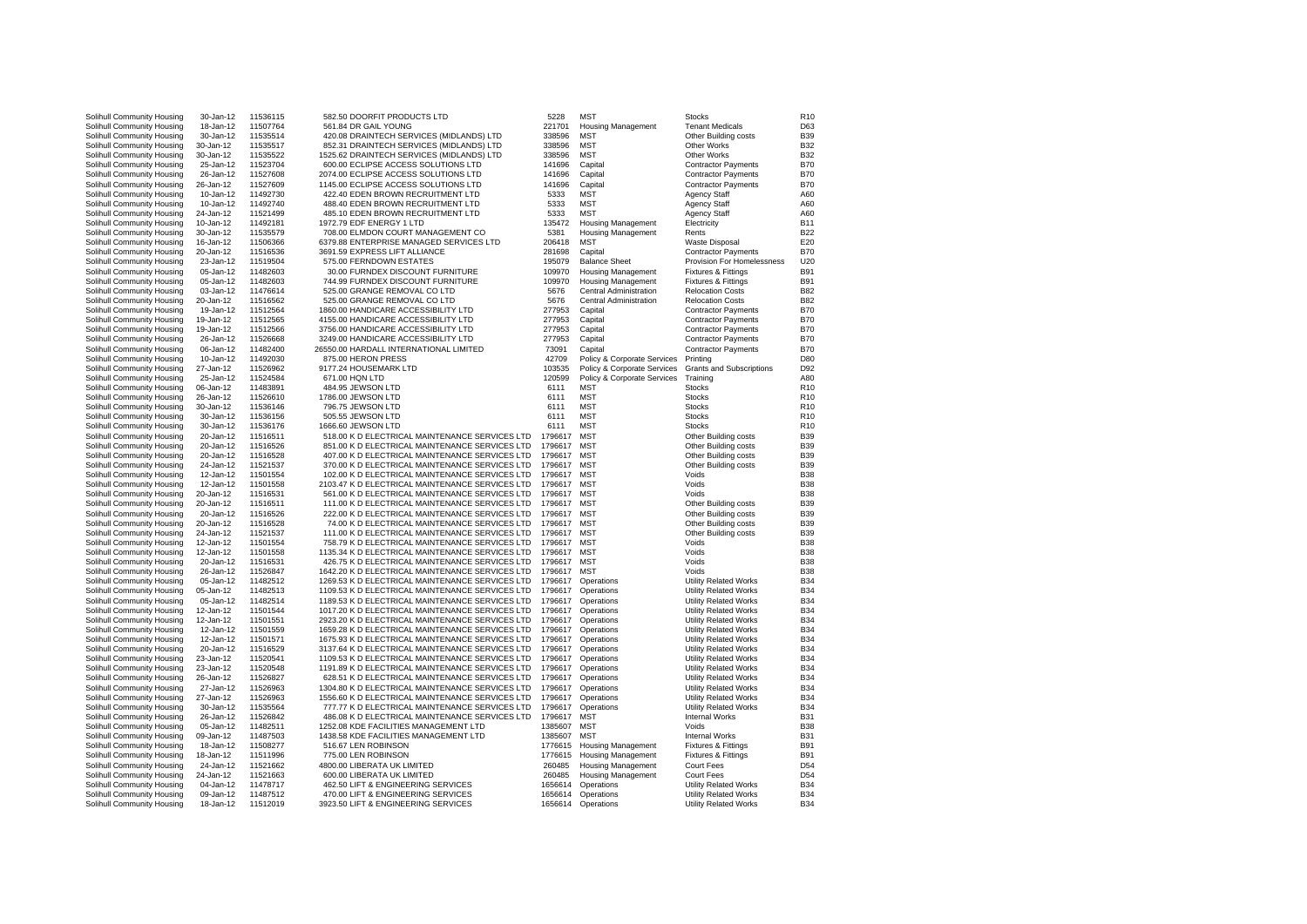| Solihull Community Housing | 26-Jan-12 | 11527533 | 2880.00 LIFT & ENGINEERING SERVICES             | 1656614 | Operations                  | <b>Utility Related Works</b>    | <b>B34</b>      |
|----------------------------|-----------|----------|-------------------------------------------------|---------|-----------------------------|---------------------------------|-----------------|
| Solihull Community Housing | 24-Jan-12 | 11521661 | 2084.74 LLOYDS TSB AUTOLEASE LTD                | 101345  | <b>Housing Management</b>   | Vehicle Hire                    | C30             |
|                            |           |          |                                                 |         |                             |                                 |                 |
| Solihull Community Housing | 12-Jan-12 | 11501511 | 353.64 LLOYDS TSB AUTOLEASE LTD                 | 101345  | Operations                  | Vehicle Hire                    | C <sub>30</sub> |
| Solihull Community Housing | 20-Jan-12 | 11516542 | 353.64 LLOYDS TSB AUTOLEASE LTD                 | 101345  | Operations                  | Vehicle Hire                    | C30             |
| Solihull Community Housing | 24-Jan-12 | 11521661 | 1110.20 LLOYDS TSB AUTOLEASE LTD                | 101345  | <b>Housing Management</b>   | Vehicle Hire                    | C30             |
| Solihull Community Housing | 12-Jan-12 | 11501511 | 1323.78 LLOYDS TSB AUTOLEASE LTD                | 101345  | <b>MST</b>                  | Vehicle Hire                    | C30             |
|                            |           |          |                                                 |         |                             |                                 |                 |
| Solihull Community Housing | 20-Jan-12 | 11516542 | 2082.13 LLOYDS TSB AUTOLEASE LTD                | 101345  | <b>MST</b>                  | Vehicle Hire                    | C30             |
| Solihull Community Housing | 24-Jan-12 | 11521661 | 14922.85 LLOYDS TSB AUTOLEASE LTD               | 101345  | <b>MST</b>                  | Vehicle Hire                    | C30             |
| Solihull Community Housing | 12-Jan-12 | 11501511 | 608.39 LLOYDS TSB AUTOLEASE LTD                 | 101345  | <b>MST</b>                  | Vehicle service and repair      | C60             |
| Solihull Community Housing | 20-Jan-12 | 11516542 | 53.99 LLOYDS TSB AUTOLEASE LTD                  | 101345  | <b>MST</b>                  |                                 | C60             |
|                            |           |          |                                                 |         |                             | Vehicle service and repair      |                 |
| Solihull Community Housing | 12-Jan-12 | 11501511 | 10.00 LLOYDS TSB AUTOLEASE LTD                  | 101345  | <b>MST</b>                  | <b>Other Transport Costs</b>    | C90             |
| Solihull Community Housing | 05-Jan-12 | 11482575 | 16752.03 MAN COMMERCIAL PROTECTION LTD          | 946596  | <b>Housing Management</b>   | Security                        | <b>B43</b>      |
| Solihull Community Housing | 26-Jan-12 | 11526613 | 470.32 MANSE MASTERDOR LTD                      | 52547   | <b>MST</b>                  | <b>Stocks</b>                   | <b>R10</b>      |
| Solihull Community Housing | 10-Jan-12 | 11491972 | 768.00 MARLBOROUGH TRAINING & CONSULTANCY       | 135334  | Policy & Corporate Services | Training                        | A80             |
|                            |           |          |                                                 |         |                             |                                 |                 |
| Solihull Community Housing | 05-Jan-12 | 11481672 | 2618.50 REDACTED PERSONAL DATA                  | 271690  | Capital                     | <b>Contractor Payments</b>      | <b>B70</b>      |
| Solihull Community Housing | 26-Jan-12 | 11526662 | 15000.00 REDACTED PERSONAL DATA                 | 143808  | Capital                     | <b>Contractor Payments</b>      | <b>B70</b>      |
| Solihull Community Housing | 30-Jan-12 | 11535500 | 753.42 MTD SCAFFOLDING LTD                      | 233945  | <b>MST</b>                  | <b>External Structures</b>      | <b>B33</b>      |
|                            |           | 11535503 | 1184.40 MTD SCAFFOLDING LTD                     | 233945  | <b>MST</b>                  | <b>External Structures</b>      | <b>B33</b>      |
| Solihull Community Housing | 30-Jan-12 |          |                                                 |         |                             |                                 |                 |
| Solihull Community Housing | 11-Jan-12 | 11493985 | 659.86 MTD SCAFFOLDING LTD                      | 233945  | <b>MST</b>                  | <b>External Structures</b>      | <b>B33</b>      |
| Solihull Community Housing | 19-Jan-12 | 11512561 | 638.34 MTD SCAFFOLDING LTD                      | 233945  | <b>MST</b>                  | <b>External Structures</b>      | <b>B33</b>      |
| Solihull Community Housing | 30-Jan-12 | 11535505 | 640.30 MTD SCAFFOLDING LTD                      | 233945  | <b>MST</b>                  | <b>External Structures</b>      | <b>B33</b>      |
| Solihull Community Housing | 06-Jan-12 | 11483946 | 800.00 N2 CHECK LTD                             | 112155  | Finance                     | <b>Professional Fees</b>        | D <sub>50</sub> |
|                            |           |          |                                                 |         |                             |                                 |                 |
| Solihull Community Housing | 18-Jan-12 | 11512020 | 7098.00 NATIONAL FEDERATION OF ALMOS            | 245529  | Central Administration      | <b>Grants and Subscriptions</b> | D92             |
| Solihull Community Housing | 25-Jan-12 | 11523703 | 854.13 NATIONWIDE WINDOWS (UK) LTD              | 87360   | <b>MST</b>                  | <b>External Structures</b>      | <b>B33</b>      |
| Solihull Community Housing | 04-Jan-12 | 11478725 | 1135.37 NATIONWIDE WINDOWS (UK) LTD             | 87360   | <b>MST</b>                  | Voids                           | <b>B38</b>      |
| Solihull Community Housing | 09-Jan-12 | 11487515 | 1720.63 NATIONWIDE WINDOWS (UK) LTD             | 87360   | <b>MST</b>                  | Voids                           | <b>B38</b>      |
|                            |           |          |                                                 |         |                             |                                 |                 |
| Solihull Community Housing | 16-Jan-12 | 11505501 | 2003.42 NATIONWIDE WINDOWS (UK) LTD             | 87360   | <b>MST</b>                  | Voids                           | <b>B38</b>      |
| Solihull Community Housing | 26-Jan-12 | 11527589 | 1876.65 NATIONWIDE WINDOWS (UK) LTD             | 87360   | <b>MST</b>                  | Voids                           | <b>B38</b>      |
| Solihull Community Housing | 16-Jan-12 | 11505502 | 2575.85 NATIONWIDE WINDOWS (UK) LTD             | 87360   | <b>MST</b>                  | <b>External Structures</b>      | <b>B33</b>      |
| Solihull Community Housing | 16-Jan-12 | 11505503 | 418.16 NATIONWIDE WINDOWS (UK) LTD              | 87360   | <b>MST</b>                  | <b>External Structures</b>      | <b>B33</b>      |
|                            |           |          |                                                 |         |                             |                                 |                 |
| Solihull Community Housing | 26-Jan-12 | 11527591 | 418.16 NATIONWIDE WINDOWS (UK) LTD              | 87360   | <b>MST</b>                  | <b>External Structures</b>      | <b>B33</b>      |
| Solihull Community Housing | 26-Jan-12 | 11527592 | 531.87 NATIONWIDE WINDOWS (UK) LTD              | 87360   | <b>MST</b>                  | <b>External Structures</b>      | <b>B33</b>      |
| Solihull Community Housing | 26-Jan-12 | 11527593 | 972.67 NATIONWIDE WINDOWS (UK) LTD              | 87360   | <b>MST</b>                  | <b>External Structures</b>      | <b>B33</b>      |
| Solihull Community Housing | 26-Jan-12 | 11528508 | 418.16 NATIONWIDE WINDOWS (UK) LTD              | 87360   | <b>MST</b>                  | <b>External Structures</b>      | <b>B33</b>      |
|                            |           |          |                                                 |         | <b>MST</b>                  |                                 |                 |
| Solihull Community Housing | 16-Jan-12 | 11505504 | 806.41 NATIONWIDE WINDOWS (UK) LTD              | 87360   |                             | Voids                           | <b>B38</b>      |
| Solihull Community Housing | 26-Jan-12 | 11527590 | 972.53 NATIONWIDE WINDOWS (UK) LTD              | 87360   | <b>MST</b>                  | Voids                           | <b>B38</b>      |
| Solihull Community Housing | 06-Jan-12 | 11482403 | 4354.61 NATIONWIDE WINDOWS (UK) LTD             | 87360   | Capital                     | <b>Contractor Payments</b>      | <b>B70</b>      |
| Solihull Community Housing | 06-Jan-12 | 11482404 | 542.05 NETWORK VENTURES LTD                     | 195778  | <b>Housing Management</b>   | <b>Agency Staff</b>             | A60             |
| Solihull Community Housing | 06-Jan-12 | 11482405 | 542.05 NETWORK VENTURES LTD                     | 195778  | <b>Housing Management</b>   | <b>Agency Staff</b>             | A60             |
|                            |           |          |                                                 |         |                             |                                 |                 |
| Solihull Community Housing | 06-Jan-12 | 11482406 | 542.05 NETWORK VENTURES LTD                     | 195778  | <b>Housing Management</b>   | <b>Agency Staff</b>             | A60             |
| Solihull Community Housing | 06-Jan-12 | 11482407 | 542.05 NETWORK VENTURES LTD                     | 195778  | <b>Housing Management</b>   | <b>Agency Staff</b>             | A60             |
| Solihull Community Housing | 24-Jan-12 | 11521541 | 542.05 NETWORK VENTURES LTD                     | 195778  | <b>Housing Management</b>   | <b>Agency Staff</b>             | A60             |
| Solihull Community Housing | 24-Jan-12 | 11521548 | 542.05 NETWORK VENTURES LTD                     | 195778  | <b>Housing Management</b>   | <b>Agency Staff</b>             | A60             |
|                            |           |          |                                                 | 176278  |                             |                                 | R <sub>10</sub> |
| Solihull Community Housing | 18-Jan-12 | 11512049 | 465.00 NICHOLLS & CLARKE BUILDING PRODUCTS LTD  |         | <b>MST</b>                  | Stocks                          |                 |
| Solihull Community Housing | 26-Jan-12 | 11526616 | 447.10 NICHOLLS & CLARKE BUILDING PRODUCTS LTD  | 176278  | <b>MST</b>                  | <b>Stocks</b>                   | R <sub>10</sub> |
| Solihull Community Housing | 30-Jan-12 | 11536181 | 1039.50 NICHOLLS & CLARKE BUILDING PRODUCTS LTD | 176278  | <b>MST</b>                  | <b>Stocks</b>                   | R <sub>10</sub> |
| Solihull Community Housing | 06-Jan-12 | 11482412 | 571.20 NIYAA PEOPLE                             | 1651616 | <b>Housing Management</b>   | Pay: Care Officers              | A12             |
| Solihull Community Housing | 06-Jan-12 | 11482413 | 571.51 NIYAA PEOPLE                             | 1651616 | <b>Housing Management</b>   | Pay: Care Officers              | A12             |
|                            |           |          |                                                 |         |                             |                                 |                 |
| Solihull Community Housing | 06-Jan-12 | 11482408 | 583.66 NIYAA PEOPLE                             | 1651616 | <b>Housing Management</b>   | <b>Agency Staff</b>             | A60             |
| Solihull Community Housing | 06-Jan-12 | 11482409 | 596.06 NIYAA PEOPLE                             | 1651616 | <b>Housing Management</b>   | <b>Agency Staff</b>             | A60             |
| Solihull Community Housing | 06-Jan-12 | 11482410 | 559.08 NIYAA PEOPLE                             | 1651616 | <b>Housing Management</b>   | <b>Agency Staff</b>             | A60             |
| Solihull Community Housing | 06-Jan-12 | 11482411 | 584.56 NIYAA PEOPLE                             | 1651616 | <b>Housing Management</b>   | <b>Agency Staff</b>             | A60             |
|                            | 06-Jan-12 | 11482414 | 564.31 NIYAA PEOPLE                             | 1651616 |                             | <b>Agency Staff</b>             | A60             |
| Solihull Community Housing |           |          |                                                 |         | <b>Housing Management</b>   |                                 |                 |
| Solihull Community Housing | 06-Jan-12 | 11482415 | 634.36 NIYAA PEOPLE                             | 1651616 | <b>Housing Management</b>   | <b>Agency Staff</b>             | A60             |
| Solihull Community Housing | 24-Jan-12 | 11521550 | 459.38 NIYAA PEOPLE                             | 1651616 | <b>Housing Management</b>   | <b>Agency Staff</b>             | A60             |
| Solihull Community Housing | 24-Jan-12 | 11521552 | 450.61 NIYAA PEOPLE                             | 1651616 | <b>Housing Management</b>   | <b>Agency Staff</b>             | A60             |
| Solihull Community Housing | 24-Jan-12 | 11521560 | 450.19 NIYAA PEOPLE                             | 1651616 | <b>Housing Management</b>   | Agency Staff                    | A60             |
|                            |           |          |                                                 |         |                             |                                 |                 |
| Solihull Community Housing | 11-Jan-12 | 11494038 | 3469.00 NOPAC MIDLAND SUPPLIES                  | 9619    | Capital                     | <b>Contractor Payments</b>      | <b>B70</b>      |
| Solihull Community Housing | 26-Jan-12 | 11526618 | 8096.55 PACE PETROLEUM LTD                      | 112230  | <b>MST</b>                  | Stocks                          | R <sub>10</sub> |
| Solihull Community Housing | 20-Jan-12 | 11516546 | 1290.50 PENNINGTON CHOICE LTD                   | 227134  | Operations                  | Other Fees and Charges          | D <sub>59</sub> |
| Solihull Community Housing | 12-Jan-12 | 11501514 | 7872.35 PINNACLE HOUSING LTD                    | 280244  | <b>MST</b>                  | Voids                           | <b>B38</b>      |
|                            |           |          |                                                 |         |                             |                                 |                 |
| Solihull Community Housing | 16-Jan-12 | 11506464 | 1448.00 PINNACLE HOUSING LTD                    | 280244  | <b>Balance Sheet</b>        | Creditors                       | S08             |
| Solihull Community Housing | 16-Jan-12 | 11506467 | 53375.24 PINNACLE HOUSING LTD                   | 280244  | <b>Balance Sheet</b>        | Creditors                       | S08             |
| Solihull Community Housing | 20-Jan-12 | 11516550 | 3037.41 PINNACLE HOUSING LTD                    | 280244  | Finance                     | Cleaning                        | <b>B50</b>      |
| Solihull Community Housing | 20-Jan-12 | 11516551 | 847.42 QUALITY OFFICE SUPPLIES LTD              | 7385    | Finance                     | <b>ICT Consumables</b>          | D33             |
|                            |           | 11516551 | 328.50 QUALITY OFFICE SUPPLIES LTD              | 7385    |                             |                                 | D33             |
| Solihull Community Housing | 20-Jan-12 |          |                                                 |         | Finance                     | <b>ICT Consumables</b>          |                 |
| Solihull Community Housing | 26-Jan-12 | 11527568 | 1009.64 R J EVANS KNOWLES & PARTNERS            | 7412    | Capital                     | <b>Contractor Payments</b>      | <b>B70</b>      |
| Solihull Community Housing | 26-Jan-12 | 11527569 | 473.45 R J EVANS KNOWLES & PARTNERS             | 7412    | Capital                     | <b>Contractor Payments</b>      | <b>B70</b>      |
| Solihull Community Housing | 26-Jan-12 | 11527570 | 1084.64 R J EVANS KNOWLES & PARTNERS            | 7412    | Capital                     | <b>Contractor Payments</b>      | <b>B70</b>      |
| Solihull Community Housing | 26-Jan-12 | 11527571 | 490.43 R J EVANS KNOWLES & PARTNERS             | 7412    | Capital                     | <b>Contractor Payments</b>      | <b>B70</b>      |
|                            |           |          |                                                 |         |                             |                                 |                 |
| Solihull Community Housing | 26-Jan-12 | 11527573 | 1242.54 R J EVANS KNOWLES & PARTNERS            | 7412    | Capital                     | <b>Contractor Payments</b>      | <b>B70</b>      |
| Solihull Community Housing | 26-Jan-12 | 11527574 | 473.45 R J EVANS KNOWLES & PARTNERS             | 7412    | Capital                     | <b>Contractor Payments</b>      | <b>B70</b>      |
|                            |           |          |                                                 |         |                             |                                 |                 |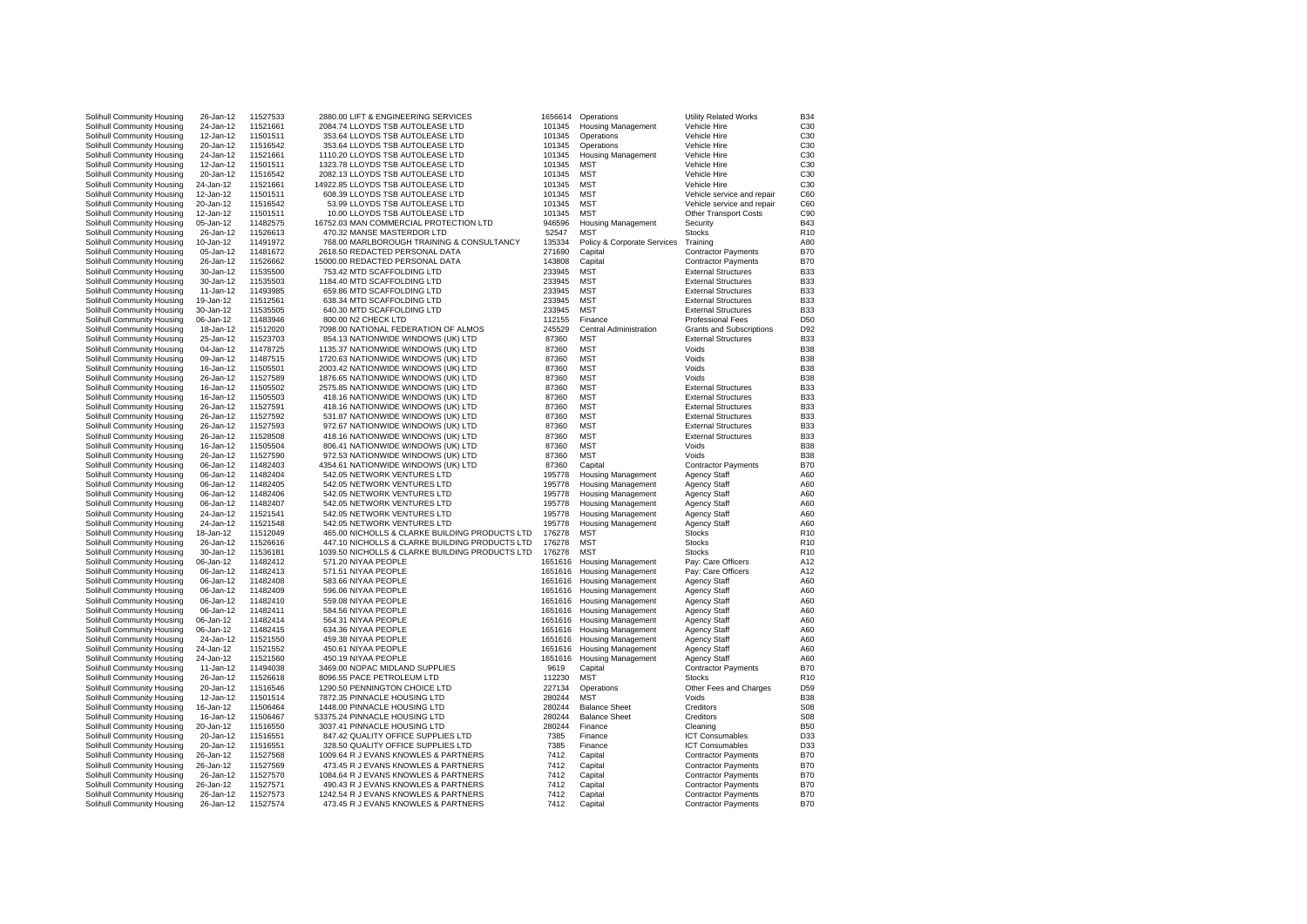| Solihull Community Housing                               | 26-Jan-12              |                      | 473.45 R J EVANS KNOWLES & PARTNERS                                                     | 7412         |                             |                                     | <b>B70</b>               |
|----------------------------------------------------------|------------------------|----------------------|-----------------------------------------------------------------------------------------|--------------|-----------------------------|-------------------------------------|--------------------------|
|                                                          |                        | 11527575             |                                                                                         |              | Capital                     | <b>Contractor Payments</b>          |                          |
| Solihull Community Housing                               | 26-Jan-12              | 11527576             | 473.45 R J EVANS KNOWLES & PARTNERS                                                     | 7412         | Capital                     | <b>Contractor Payments</b>          | <b>B70</b>               |
| Solihull Community Housing                               | 26-Jan-12              | 11527577             | 1179.40 R J EVANS KNOWLES & PARTNERS                                                    | 7412         | Capital                     | <b>Contractor Payments</b>          | <b>B70</b>               |
| Solihull Community Housing                               | 10-Jan-12              | 11491976             | 500.03 REAL STAFFING GROUP                                                              | 1844614      | Capital                     | IT Services and consultancy         | D38                      |
|                                                          |                        |                      |                                                                                         |              |                             |                                     |                          |
| Solihull Community Housing                               | 06-Jan-12              | 11482420             | 532.80 REED                                                                             | 260459       | MST                         | <b>Agency Staff</b>                 | A60                      |
| Solihull Community Housing                               | 06-Jan-12              | 11482422             | 493.07 REED                                                                             | 260459       | <b>MST</b>                  | <b>Agency Staff</b>                 | A60                      |
| Solihull Community Housing                               | 06-Jan-12              | 11482423             | 574.40 REED                                                                             | 260459       | MST                         | <b>Agency Staff</b>                 | A60                      |
|                                                          |                        |                      |                                                                                         |              |                             |                                     |                          |
| Solihull Community Housing                               | 06-Jan-12              | 11482424             | 569.80 REED                                                                             | 260459       | <b>MST</b>                  | <b>Agency Staff</b>                 | A60                      |
| Solihull Community Housing                               | 06-Jan-12              | 11482425             | 877.27 REED                                                                             | 260459       | <b>MST</b>                  | Agency Staff                        | A60                      |
| Solihull Community Housing                               | 16-Jan-12              | 11506479             | 469.76 REED                                                                             | 260459       | <b>MST</b>                  | Agency Staff                        | A60                      |
|                                                          |                        |                      |                                                                                         |              |                             |                                     |                          |
| Solihull Community Housing                               | 16-Jan-12              | 11506480             | 853.56 REED                                                                             | 260459       | <b>MST</b>                  | <b>Agency Staff</b>                 | A60                      |
| Solihull Community Housing                               | 16-Jan-12              | 11506482             | 542.85 REED                                                                             | 260459       | <b>MST</b>                  | <b>Agency Staff</b>                 | A60                      |
| Solihull Community Housing                               | 16-Jan-12              | 11506483             | 532.80 REED                                                                             | 260459       | <b>MST</b>                  | <b>Agency Staff</b>                 | A60                      |
|                                                          |                        |                      |                                                                                         |              |                             |                                     |                          |
| Solihull Community Housing                               | 24-Jan-12              | 11521567             | 424.80 REED                                                                             | 260459       | <b>MST</b>                  | Agency Staff                        | A60                      |
| Solihull Community Housing                               | 24-Jan-12              | 11521571             | 497.30 REED                                                                             | 260459       | <b>MST</b>                  | Agency Staff                        | A60                      |
| Solihull Community Housing                               | 24-Jan-12              | 11521572             | 454.30 REED                                                                             | 260459       | <b>MST</b>                  | Agency Staff                        | A60                      |
| Solihull Community Housing                               | 24-Jan-12              | 11521575             | 478.50 REED                                                                             | 260459       | <b>MST</b>                  | Agency Staff                        | A60                      |
|                                                          |                        |                      |                                                                                         |              |                             |                                     |                          |
| Solihull Community Housing                               | 06-Jan-12              | 11482418             | 424.51 REED                                                                             | 260459       | <b>MST</b>                  | <b>Agency Staff</b>                 | A60                      |
| Solihull Community Housing                               | 06-Jan-12              | 11482419             | 877.27 REED                                                                             | 260459       | <b>MST</b>                  | <b>Agency Staff</b>                 | A60                      |
| Solihull Community Housing                               | 16-Jan-12              | 11506469             | 486.06 REED                                                                             | 260459       | <b>MST</b>                  | <b>Agency Staff</b>                 | A60                      |
|                                                          |                        |                      |                                                                                         |              |                             |                                     |                          |
| Solihull Community Housing                               | 16-Jan-12              | 11506475             | 877.27 REED                                                                             | 260459       | <b>MST</b>                  | <b>Agency Staff</b>                 | A60                      |
| Solihull Community Housing                               | 24-Jan-12              | 11521561             | 699.45 REED                                                                             | 260459       | <b>MST</b>                  | Agency Staff                        | A60                      |
| Solihull Community Housing                               | 10-Jan-12              | 11491977             | 7803.00 RESOURCE PRINT SOLUTIONS                                                        | 1030596      | Policy & Corporate Services | Printing                            | D80                      |
| Solihull Community Housing                               | 30-Jan-12              | 11535499             | 1352.60 REDACTED PERSONAL DATA                                                          | 122026       | <b>Balance Sheet</b>        |                                     | U34                      |
|                                                          |                        |                      |                                                                                         |              |                             | Mortgage Repossession Fur           |                          |
| Solihull Community Housing                               | 20-Jan-12              | 11516553             | 1024.80 SHIFNAL ENVIRONMENTAL SAFETY LTD                                                | 1050596      | <b>MST</b>                  | <b>Internal Works</b>               | <b>B31</b>               |
| Solihull Community Housing                               | 20-Jan-12              | 11516554             | 441.15 SHIFNAL ENVIRONMENTAL SAFETY LTD                                                 | 1050596      | <b>MST</b>                  | Internal Works                      | <b>B31</b>               |
| Solihull Community Housing                               | 20-Jan-12              | 11516555             | 767.76 SHIFNAL ENVIRONMENTAL SAFETY LTD                                                 | 1050596      | <b>MST</b>                  | Internal Works                      | B <sub>3</sub>           |
|                                                          |                        |                      |                                                                                         |              |                             |                                     |                          |
| Solihull Community Housing                               | 20-Jan-12              | 11516556             | 424.26 SHIFNAL ENVIRONMENTAL SAFETY LTD                                                 | 1050596      | <b>MST</b>                  | Internal Works                      | <b>B31</b>               |
| Solihull Community Housing                               | 20-Jan-12              | 11516557             | 666.95 SHIFNAL ENVIRONMENTAL SAFETY LTD                                                 | 1050596      | <b>MST</b>                  | Internal Works                      | <b>B31</b>               |
| Solihull Community Housing                               | 20-Jan-12              | 11516553             | 1484.91 SHIFNAL ENVIRONMENTAL SAFETY LTD                                                | 1050596      | <b>MST</b>                  | Internal Works                      | <b>B31</b>               |
|                                                          |                        |                      |                                                                                         |              | <b>MST</b>                  |                                     | <b>B31</b>               |
| Solihull Community Housing                               | 20-Jan-12              | 11516554             | 639.23 SHIFNAL ENVIRONMENTAL SAFETY LTD                                                 | 1050596      |                             | <b>Internal Works</b>               |                          |
| Solihull Community Housing                               | 20-Jan-12              | 11516555             | 1112.48 SHIFNAL ENVIRONMENTAL SAFETY LTD                                                | 1050596      | <b>MST</b>                  | Internal Works                      | <b>B31</b>               |
| Solihull Community Housing                               | 20-Jan-12              | 11516556             | 614.74 SHIFNAL ENVIRONMENTAL SAFETY LTD                                                 | 1050596      | <b>MST</b>                  | Internal Works                      | B <sub>3</sub>           |
| Solihull Community Housing                               | 20-Jan-12              | 11516557             | 966.40 SHIFNAL ENVIRONMENTAL SAFETY LTD                                                 | 1050596      | <b>MST</b>                  | Internal Works                      | <b>B31</b>               |
|                                                          |                        |                      | 575.00 SITE DATA (SUTTON COLDFIELD) LTD                                                 |              |                             |                                     |                          |
| Solihull Community Housing                               | 10-Jan-12              | 11491978             |                                                                                         | 52360        | Operations                  | Other Fees and Charges              | D <sub>59</sub>          |
|                                                          |                        |                      |                                                                                         |              |                             |                                     |                          |
| Solihull Community Housing                               | 12-Jan-12              | 11501517             | 2776.51 SITEXORBIS                                                                      | 234075       | Policy & Corporate Services | Other Fees and Charges              | D <sub>59</sub>          |
|                                                          |                        | 11491992             |                                                                                         | 80026        | Capital                     | ICT - General                       | D <sub>30</sub>          |
| Solihull Community Housing                               | 10-Jan-12              |                      | 21360.00 SOLIHULL MBC                                                                   |              |                             |                                     |                          |
| Solihull Community Housing                               | 10-Jan-12              | 11491992             | 3654.55 SOLIHULL MBC                                                                    | 80026        | Capital                     | ICT - General                       | D <sub>30</sub>          |
| Solihull Community Housing                               | 06-Jan-12              | 11483981             | 3500.00 SOLIHULL MBC                                                                    | 80026        | Capital                     | ICT - General                       | D <sub>30</sub>          |
| Solihull Community Housing                               | 06-Jan-12              | 11483981             | 971.26 SOLIHULL MBC                                                                     | 80026        | Capital                     | ICT - General                       | D <sub>30</sub>          |
|                                                          | 06-Jan-12              | 11483981             | 3500.00 SOLIHULL MBC                                                                    | 80026        | Capital                     | ICT - General                       | D <sub>30</sub>          |
| Solihull Community Housing                               |                        |                      |                                                                                         |              |                             |                                     |                          |
| Solihull Community Housing                               | 06-Jan-12              | 11483981             | 971.26 SOLIHULL MBC                                                                     | 80026        | Capital                     | ICT - General                       | D30                      |
| Solihull Community Housing                               | 24-Jan-12              | 11521595             | 473.00 SOLIHULL MBC                                                                     | 9466         | Policy & Corporate Services | <b>Catering Provisions</b>          | D75                      |
| Solihull Community Housing                               | 05-Jan-12              | 11482787             | 15337.93 SOLIHULL MBC                                                                   | 9466         | <b>Balance Sheet</b>        | Creditor: Solihull MBC              | S <sub>09</sub>          |
| Solihull Community Housing                               | 05-Jan-12              | 11482787             | 68188.24 SOLIHULL MBC                                                                   | 9466         | <b>Balance Sheet</b>        | Creditor: Solihull MBC              | S <sub>09</sub>          |
|                                                          |                        |                      |                                                                                         |              |                             |                                     |                          |
| Solihull Community Housing                               | 05-Jan-12              | 11482788             | 60.00 SOLIHULL MBC                                                                      | 9466         | <b>Balance Sheet</b>        | Creditor: Solihull MBC              | S <sub>09</sub>          |
| Solihull Community Housing                               | 05-Jan-12              | 11482788             | 17795.23 SOLIHULL MBC                                                                   | 9466         | <b>Balance Sheet</b>        | Creditor: Solihull MBC              | S <sub>09</sub>          |
| Solihull Community Housing                               | 16-Jan-12              | 11507505             | 6970.00 SOLIHULL MBC                                                                    | 9466         | Operations                  | Head Office: Charges                | H <sub>10</sub>          |
| Solihull Community Housing                               | 25-Jan-12              | 11524606             | 2107.50 SOLIHULL MBC                                                                    | 9466         | <b>MST</b>                  | Pay: APT & C                        | A10                      |
|                                                          |                        |                      |                                                                                         |              |                             |                                     |                          |
| Solihull Community Housing                               | 25-Jan-12              | 11524606             | 527.52 SOLIHULL MBC                                                                     | 9466         | <b>MST</b>                  | Pay: APT & C                        | A10                      |
| Solihull Community Housing                               | 25-Jan-12              | 11524606             | 369.00 SOLIHULL MBC                                                                     | 9466         | <b>MST</b>                  | Pay: APT & C                        | A10                      |
| Solihull Community Housing                               | 25-Jan-12              | 11524606             | 2215.91 SOLIHULL MBC                                                                    | 9466         | <b>MST</b>                  | Pay: Standby Staff                  | A14                      |
|                                                          |                        |                      |                                                                                         |              |                             |                                     |                          |
| Solihull Community Housing                               | 25-Jan-12              | 11524606             | 72.72 SOLIHULL MBC                                                                      | 9466         | <b>MST</b>                  | Mobile Phones                       | D41                      |
| Solihull Community Housing                               | 25-Jan-12              | 11524606             | 2703.00 SOLIHULL MBC                                                                    | 9466         | Operations                  | <b>Professional Fees</b>            | D <sub>50</sub>          |
| Solihull Community Housing                               | 25-Jan-12              | 11524606             | 179650.10 SOLIHULL MBC                                                                  | 9466         | Operations                  | Head Office: Charges                | H <sub>10</sub>          |
| Solihull Community Housing                               | 25-Jan-12              | 11524606             | 20052.15 SOLIHULL MBC                                                                   | 9466         | Operations                  | Head Office: Charges                | H <sub>10</sub>          |
|                                                          |                        |                      |                                                                                         |              |                             |                                     |                          |
| Solihull Community Housing                               | 25-Jan-12              | 11524580             | 20456.64 SOLIHULL MBC                                                                   | 9466         | Operations                  | Head Office: Charges                | H <sub>10</sub>          |
| Solihull Community Housing                               | 25-Jan-12              | 11524581             | 3173.36 SOLIHULL MBC                                                                    | 9466         | Operations                  | Head Office: Charges                | H <sub>10</sub>          |
| Solihull Community Housing                               | 18-Jan-12              | 11507725             | 2340.77 SOUTHERN ELECTRIC PLC                                                           | 76903        | <b>Balance Sheet</b>        | Creditors                           | S08                      |
| Solihull Community Housing                               | 18-Jan-12              | 11507740             | 28114.53 SOUTHERN ELECTRIC PLC                                                          | 76903        | <b>Balance Sheet</b>        | Creditors                           | S08                      |
| Solihull Community Housing                               | 16-Jan-12              | 11507497             | 738.89 STOR-A-FILE-LTD                                                                  | 152189       | Finance                     | <b>File Storage</b>                 | D26                      |
|                                                          |                        |                      |                                                                                         |              |                             |                                     |                          |
| Solihull Community Housing                               | 09-Jan-12              | 11487514             | 1809.50 SUPERIOR PLUMBING INSTALLATION LTD                                              | 8091         | Capital                     | <b>Contractor Payments</b>          | <b>B70</b>               |
| Solihull Community Housing                               | 25-Jan-12              | 11523702             | 2352.13 SUPERIOR PLUMBING INSTALLATION LTD                                              | 8091         | Capital                     | <b>Contractor Payments</b>          | <b>B70</b>               |
| Solihull Community Housing                               | 26-Jan-12              | 11527585             | 1798.24 SUPERIOR PLUMBING INSTALLATION LTD                                              | 8091         | Capital                     | <b>Contractor Payments</b>          | <b>B70</b>               |
|                                                          |                        |                      | 3301.35 SUPERIOR PLUMBING INSTALLATION LTD                                              | 8091         |                             |                                     | <b>B70</b>               |
| Solihull Community Housing                               | 26-Jan-12              | 11527586             |                                                                                         |              | Capital                     | <b>Contractor Payments</b>          |                          |
| Solihull Community Housing                               | 26-Jan-12              | 11527587             | 1288.98 SUPERIOR PLUMBING INSTALLATION LTD                                              | 8091         | Capital                     | <b>Contractor Payments</b>          | <b>B70</b>               |
| Solihull Community Housing                               | 30-Jan-12              | 11535568             | 3012.80 SUPERIOR PLUMBING INSTALLATION LTD                                              | 8091         | Capital                     | <b>Contractor Payments</b>          | <b>B70</b>               |
| Solihull Community Housing                               | 06-Jan-12              | 11482433             | 608.35 SUPERIOR PLUMBING INSTALLATION LTD                                               | 8091         | <b>MST</b>                  | Voids                               | <b>B38</b>               |
| Solihull Community Housing                               | 06-Jan-12              | 11482434             | 841.96 SUPERIOR PLUMBING INSTALLATION LTD                                               | 8091         | <b>MST</b>                  | Voids                               | <b>B38</b>               |
|                                                          |                        | 11501518             |                                                                                         |              |                             |                                     |                          |
| Solihull Community Housing                               | 12-Jan-12              |                      | 529.00 SUPERIOR PLUMBING INSTALLATION LTD                                               | 8091         | <b>MST</b>                  | Voids                               | <b>B38</b>               |
| Solihull Community Housing<br>Solihull Community Housing | 12-Jan-12<br>24-Jan-12 | 11501519<br>11521593 | 451.05 SUPERIOR PLUMBING INSTALLATION LTD<br>1205.12 SUPERIOR PLUMBING INSTALLATION LTD | 8091<br>8091 | <b>MST</b><br>Capital       | Voids<br><b>Contractor Payments</b> | <b>B38</b><br><b>B70</b> |